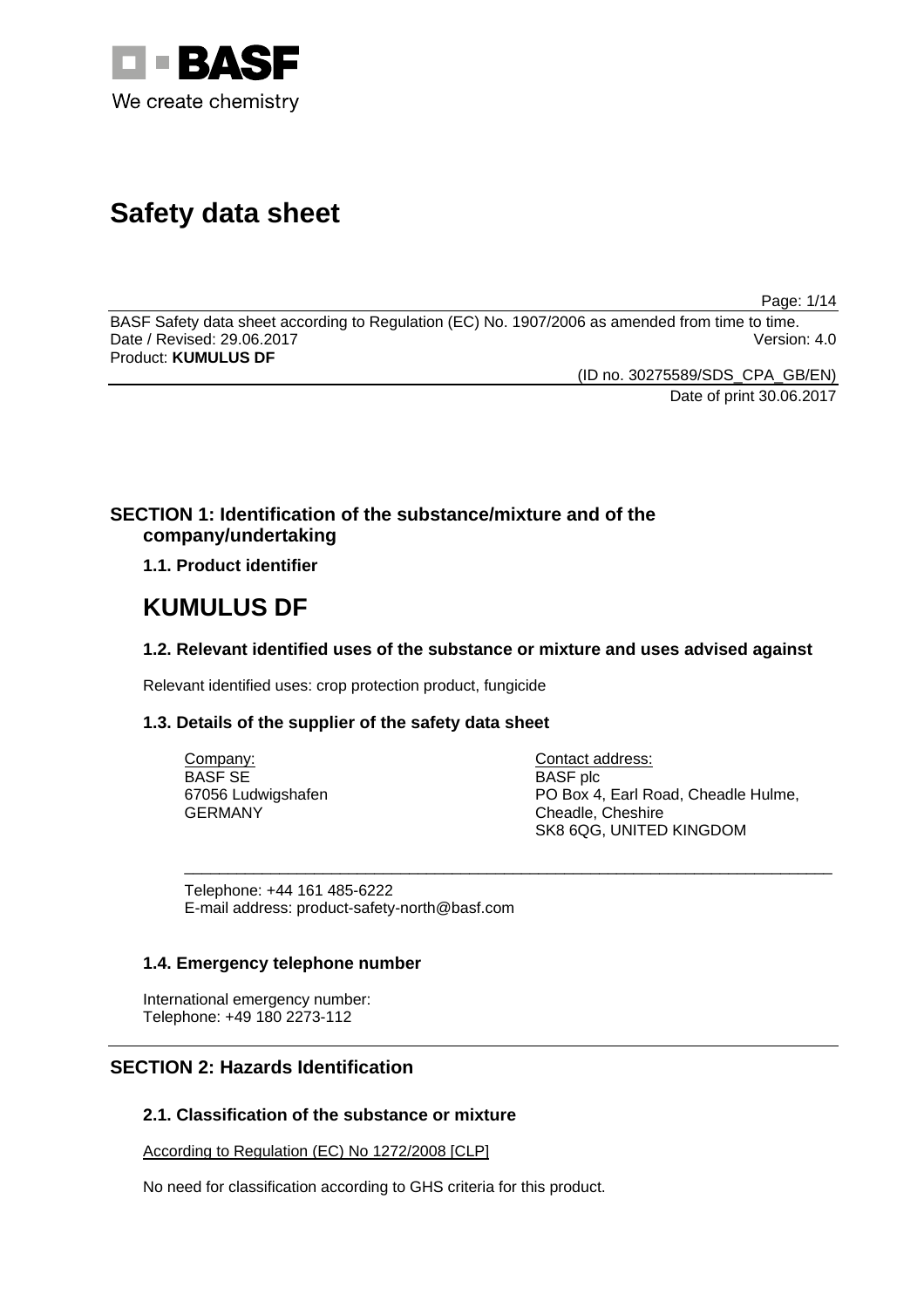Page: 2/14

BASF Safety data sheet according to Regulation (EC) No. 1907/2006 as amended from time to time. Date / Revised: 29.06.2017 Version: 4.0 Product: **KUMULUS DF** 

(ID no. 30275589/SDS\_CPA\_GB/EN)

Date of print 30.06.2017

# EUH401

For the classifications not written out in full in this section the full text can be found in section 16.

# **2.2. Label elements**

Globally Harmonized System, EU (GHS)

Hazard Statement:

EUH401 To avoid risks to human health and the environment, comply with the instructions for use.

Precautionary Statement:

| P <sub>101</sub> | If medical advice is needed, have product container or label at hand. |
|------------------|-----------------------------------------------------------------------|
| P <sub>102</sub> | Keep out of reach of children.                                        |
| P <sub>103</sub> | Read label before use.                                                |

# **2.3. Other hazards**

According to Regulation (EC) No 1272/2008 [CLP]

See section 12 - Results of PBT and vPvB assessment.

If applicable information is provided in this section on other hazards which do not result in classification but which may contribute to the overall hazards of the substance or mixture.

# **SECTION 3: Composition/Information on Ingredients**

# **3.1. Substances**

Not applicable

### **3.2. Mixtures**

### Chemical nature

crop protection product, fungicide, water dispersible granules

Hazardous ingredients (GHS) according to Regulation (EC) No. 1272/2008

sulfur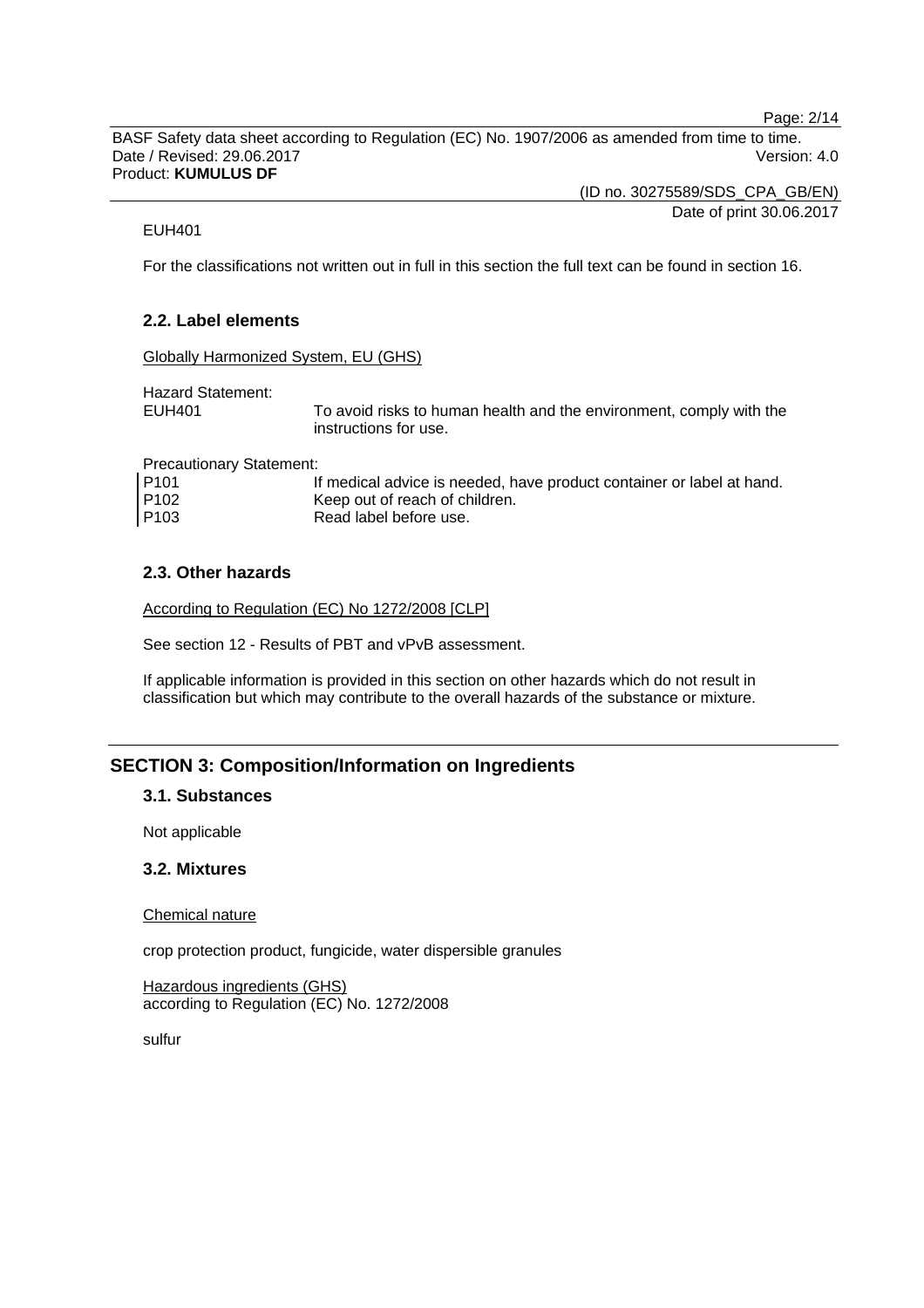Page: 3/14

BASF Safety data sheet according to Regulation (EC) No. 1907/2006 as amended from time to time. Date / Revised: 29.06.2017 Version: 4.0 Product: **KUMULUS DF** 

(ID no. 30275589/SDS\_CPA\_GB/EN)

Date of print 30.06.2017

Content (W/W): 80 % CAS Number: 7704-34-9 EC-Number: 231-722-6 REACH registration number: 01- 2119487295-27 INDEX-Number: 016-094-00-1

Skin Corr./Irrit. 2 H315

For the classifications not written out in full in this section, including the hazard classes and the hazard statements, the full text is listed in section 16.

# **SECTION 4: First-Aid Measures**

# **4.1. Description of first aid measures**

Show container, label and/or safety data sheet to physician.

Remove contaminated clothing.

If inhaled: Keep patient calm, remove to fresh air.

On skin contact: Wash thoroughly with soap and water.

On contact with eyes: Wash affected eyes for at least 15 minutes under running water with eyelids held open.

On ingestion: Rinse mouth and then drink plenty of water.

# **4.2. Most important symptoms and effects, both acute and delayed**

Symptoms: No significant reaction of the human body to the product known.

# **4.3. Indication of any immediate medical attention and special treatment needed**

Treatment: Symptomatic treatment (decontamination, vital functions).

# **SECTION 5: Fire-Fighting Measures**

# **5.1. Extinguishing media**  Suitable extinguishing media:

dry powder, foam, water spray

Unsuitable extinguishing media for safety reasons: carbon dioxide

# **5.2. Special hazards arising from the substance or mixture**

carbon monoxide, Carbon dioxide, sulfur oxides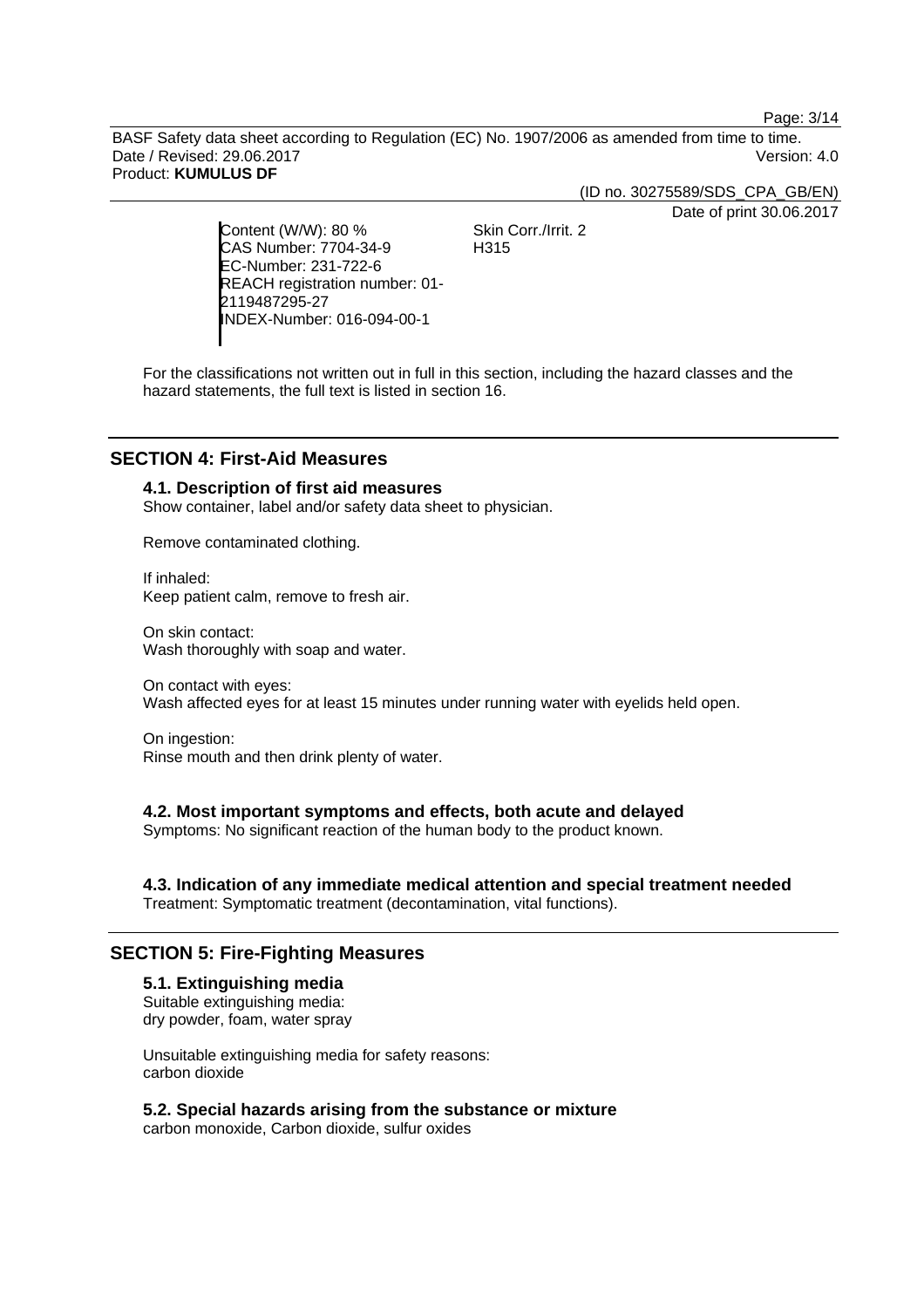Page: 4/14

BASF Safety data sheet according to Regulation (EC) No. 1907/2006 as amended from time to time. Date / Revised: 29.06.2017 **Version: 4.0** Product: **KUMULUS DF** 

(ID no. 30275589/SDS\_CPA\_GB/EN)

Date of print 30.06.2017

The substances/groups of substances mentioned can be released in case of fire.

### **5.3. Advice for fire-fighters**

Special protective equipment:

Wear self-contained breathing apparatus and chemical-protective clothing.

Further information:

In case of fire and/or explosion do not breathe fumes. Keep containers cool by spraying with water if exposed to fire. Collect contaminated extinguishing water separately, do not allow to reach sewage or effluent systems. Dispose of fire debris and contaminated extinguishing water in accordance with official regulations.

# **SECTION 6: Accidental Release Measures**

# **6.1. Personal precautions, protective equipment and emergency procedures**

Avoid dust formation. Use personal protective clothing. Avoid contact with the skin, eyes and clothing.

### **6.2. Environmental precautions**

Do not allow contamination of public drains or surface or ground waters. Inform local water plc if spillage enters drains and the Environment Agency (England & Wales), the Scottish Environmental Protection Agency (Scotland), or the Environment and Heritage Service (Northern Ireland) if it enters surface or ground waters. Keep people and animals away.

# **6.3. Methods and material for containment and cleaning up**

For small amounts: Contain with dust binding material and dispose of.

For large amounts: Sweep/shovel up.

Avoid raising dust. Dispose of absorbed material in accordance with regulations. Collect waste in suitable containers, which can be labeled and sealed. Clean contaminated floors and objects thoroughly with water and detergents, observing environmental regulations.

### **6.4. Reference to other sections**

Information regarding exposure controls/personal protection and disposal considerations can be found in section 8 and 13.

# **SECTION 7: Handling and Storage**

### **7.1. Precautions for safe handling**

No special measures necessary if stored and handled correctly. Ensure thorough ventilation of stores and work areas. When using do not eat, drink or smoke. Hands and/or face should be washed before breaks and at the end of the shift.

Protection against fire and explosion:

Avoid dust formation. Dust can form an explosive mixture with air. Prevent electrostatic charge sources of ignition should be kept well clear - fire extinguishers should be kept handy.

# **7.2. Conditions for safe storage, including any incompatibilities**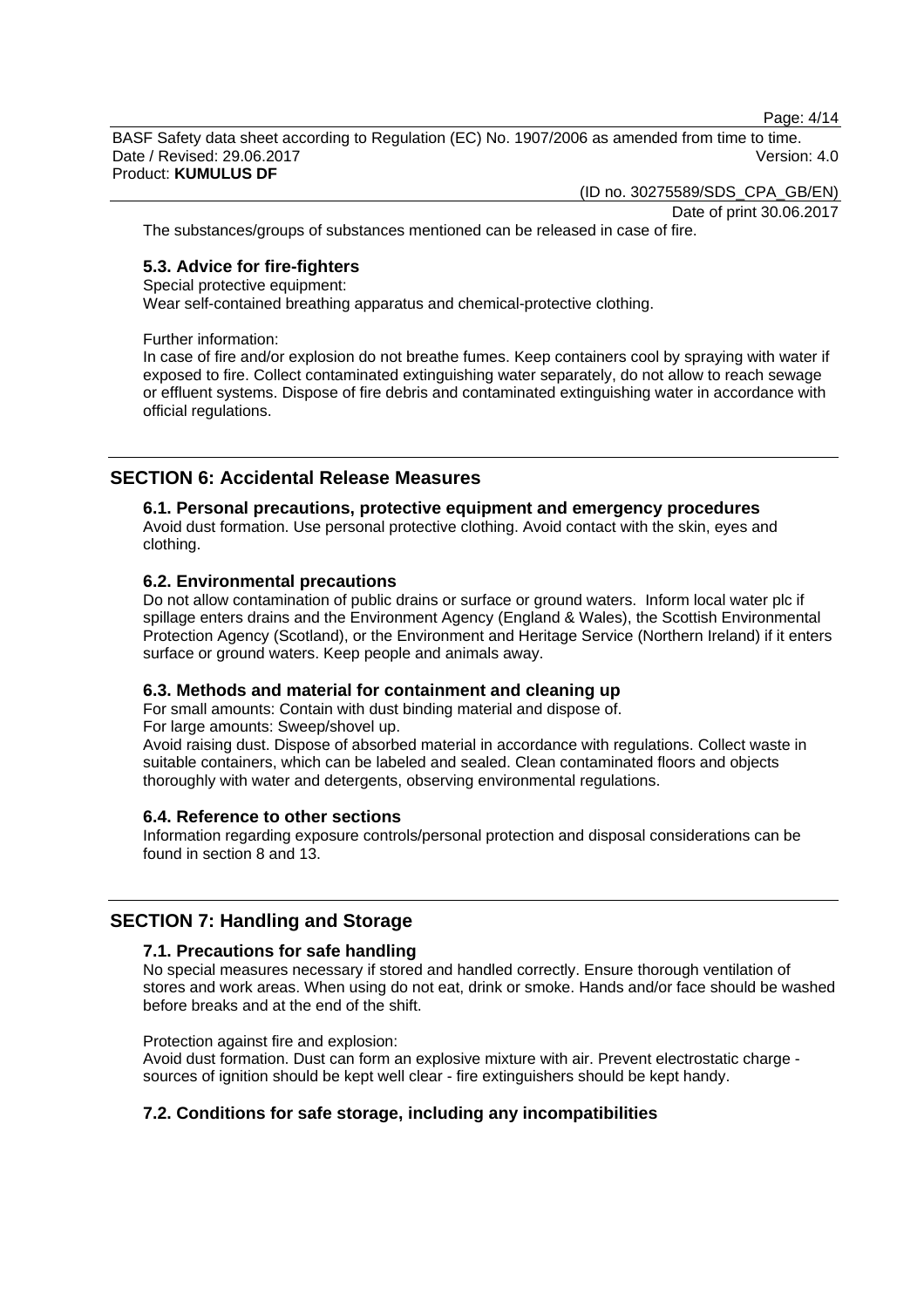Page: 5/14

BASF Safety data sheet according to Regulation (EC) No. 1907/2006 as amended from time to time. Date / Revised: 29.06.2017 **Version: 4.0** Product: **KUMULUS DF** 

(ID no. 30275589/SDS\_CPA\_GB/EN)

Date of print 30.06.2017

Segregate from foods and animal feeds.

Further information on storage conditions: Keep away from heat. Protect against moisture. Protect from direct sunlight.

Protect from temperatures above: 40 °C

Changes in the properties of the product may occur if substance/product is stored above indicated temperature for extended periods of time.

### **7.3. Specific end use(s)**

For the relevant identified use(s) listed in Section 1 the advice mentioned in this section 7 is to be observed.

# **SECTION 8: Exposure Controls/Personal Protection**

### **8.1. Control parameters**

Components with occupational exposure limits

No occupational exposure limits known.

Refer to the current edition of HSE Guidance Note EH40 Occupational Exposure Limits (United Kingdom). For normal use and handling refer to the product label/leaflet.

### **8.2. Exposure controls**

Personal protective equipment

Respiratory protection: Respiratory protection not required.

Hand protection:

Suitable chemical resistant safety gloves (EN 374) also with prolonged, direct contact (Recommended: Protective index 6, corresponding > 480 minutes of permeation time according to EN 374): E.g. nitrile rubber (0.4 mm), chloroprene rubber (0.5 mm), butyl rubber (0.7 mm) etc.

Eye protection: Safety glasses with side-shields (frame goggles) (e.g. EN 166)

Body protection:

Body protection must be chosen depending on activity and possible exposure, e.g. apron, protecting boots, chemical-protection suit (according to EN 14605 in case of splashes or EN ISO 13982 in case of dust).

### General safety and hygiene measures

The statements on personal protective equipment in the instructions for use apply when handling crop-protection agents in final-consumer packing. Wearing of closed work clothing is recommended. Keep away from food, drink and animal feeding stuffs. Store work clothing separately.

Environmental exposure controls

For information regarding environmental exposure controls, see Section 6.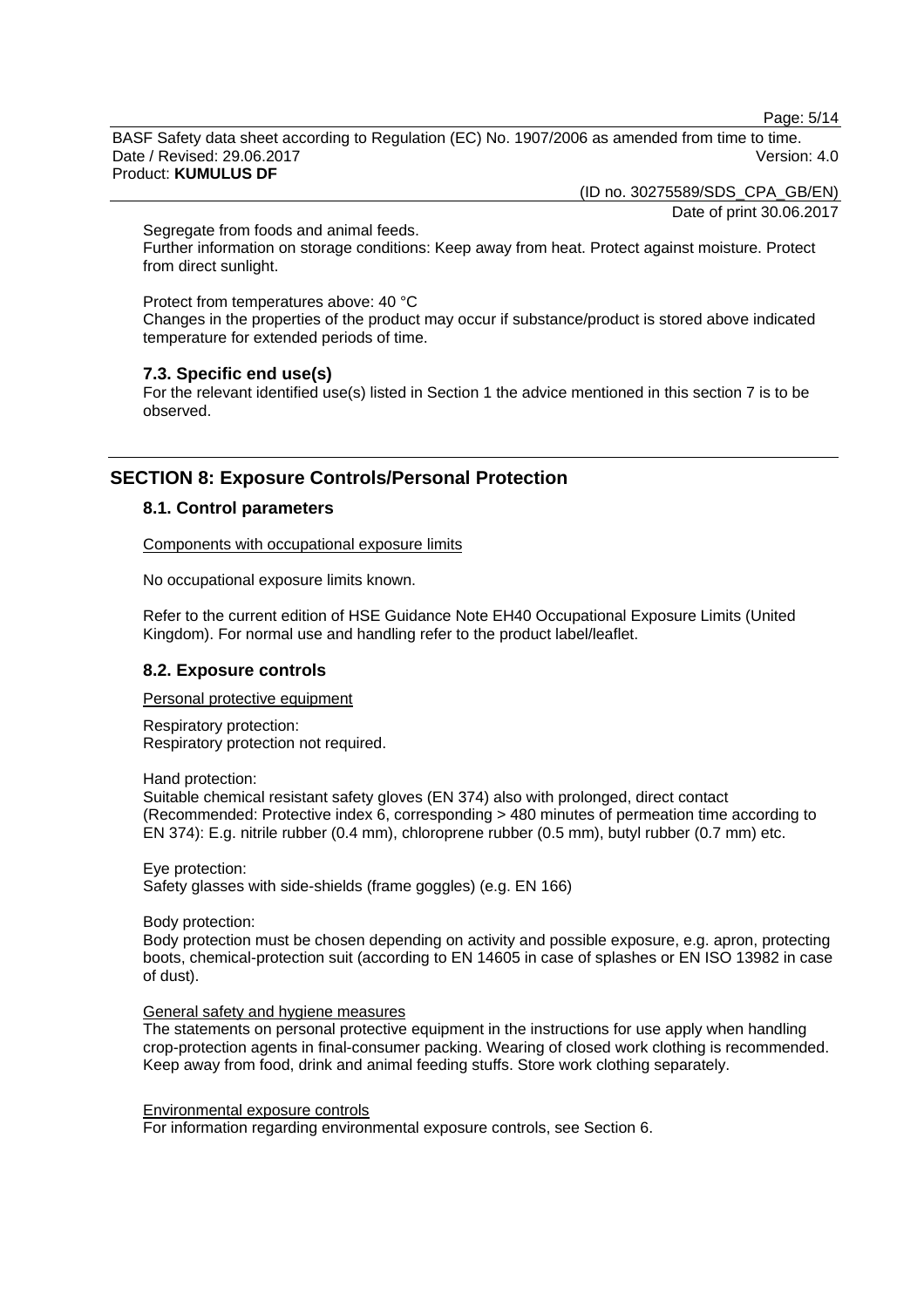Page: 6/14

BASF Safety data sheet according to Regulation (EC) No. 1907/2006 as amended from time to time. Date / Revised: 29.06.2017 Version: 4.0 Product: **KUMULUS DF** 

(ID no. 30275589/SDS\_CPA\_GB/EN)

Date of print 30.06.2017

# **SECTION 9: Physical and Chemical Properties**

# **9.1. Information on basic physical and chemical properties**

| Form:                                               | solid                                                                                                                |                                        |
|-----------------------------------------------------|----------------------------------------------------------------------------------------------------------------------|----------------------------------------|
| Colour:                                             | grey brown to brown                                                                                                  |                                        |
| Odour:                                              | faint specific odour, sulfur-like                                                                                    |                                        |
| Odour threshold:                                    |                                                                                                                      |                                        |
| pH value:                                           | Not determined due to potential<br>health hazard by inhalation.<br>approx. 7 - 9<br>(CIPAC standard water D, 1 %(m), | (pH Meter)                             |
|                                                     | 20 °C                                                                                                                |                                        |
| Melting point:<br>Boiling point:                    | approx. 112 - 116 °C                                                                                                 |                                        |
|                                                     | The product is a non-volatile solid.                                                                                 |                                        |
| Flash point:                                        |                                                                                                                      |                                        |
|                                                     | not applicable                                                                                                       |                                        |
| Evaporation rate:                                   |                                                                                                                      |                                        |
|                                                     | not applicable                                                                                                       |                                        |
| Flammability:                                       | not flammable                                                                                                        |                                        |
| Lower explosion limit:                              | approx. 25 g/m3                                                                                                      | (VDI 2263)                             |
| Upper explosion limit:                              |                                                                                                                      |                                        |
|                                                     | As a result of our experience with this                                                                              |                                        |
|                                                     | product and our knowledge of its                                                                                     |                                        |
|                                                     | composition we do not expect any                                                                                     |                                        |
|                                                     | hazard as long as the product is used                                                                                |                                        |
|                                                     | appropriately and in accordance with<br>the intended use.                                                            |                                        |
| Vapour pressure:                                    |                                                                                                                      |                                        |
|                                                     | The product has not been tested.                                                                                     |                                        |
| Density:                                            | approx. 1.88 g/cm3<br>(20 °C)                                                                                        |                                        |
| Relative vapour density (air):                      |                                                                                                                      |                                        |
|                                                     | not applicable                                                                                                       |                                        |
| Solubility in water:                                | dispersible                                                                                                          |                                        |
| Partitioning coefficient n-octanol/water (log Kow): |                                                                                                                      |                                        |
|                                                     | not applicable                                                                                                       |                                        |
| Self ignition:                                      | Temperature: 246 °C                                                                                                  | (Method: Directive 92/69/EEC,<br>A.16) |
|                                                     | Thermal decomposition: 165 °C, 50 kJ/kg, (DSC (OECD 113))                                                            |                                        |
|                                                     | (onset temperature)                                                                                                  |                                        |
|                                                     | 265 °C, 30 kJ/kg, (DSC (OECD 113))                                                                                   |                                        |
|                                                     | (onset temperature) Not a substance liable to self-decomposition                                                     |                                        |
|                                                     | according to UN transport regulations, class 4.1.                                                                    |                                        |
| Viscosity, dynamic:                                 |                                                                                                                      |                                        |
|                                                     | not applicable, the product is a solid                                                                               |                                        |
| Explosion hazard:                                   | not explosive                                                                                                        |                                        |
| Fire promoting properties:                          | not fire-propagating                                                                                                 |                                        |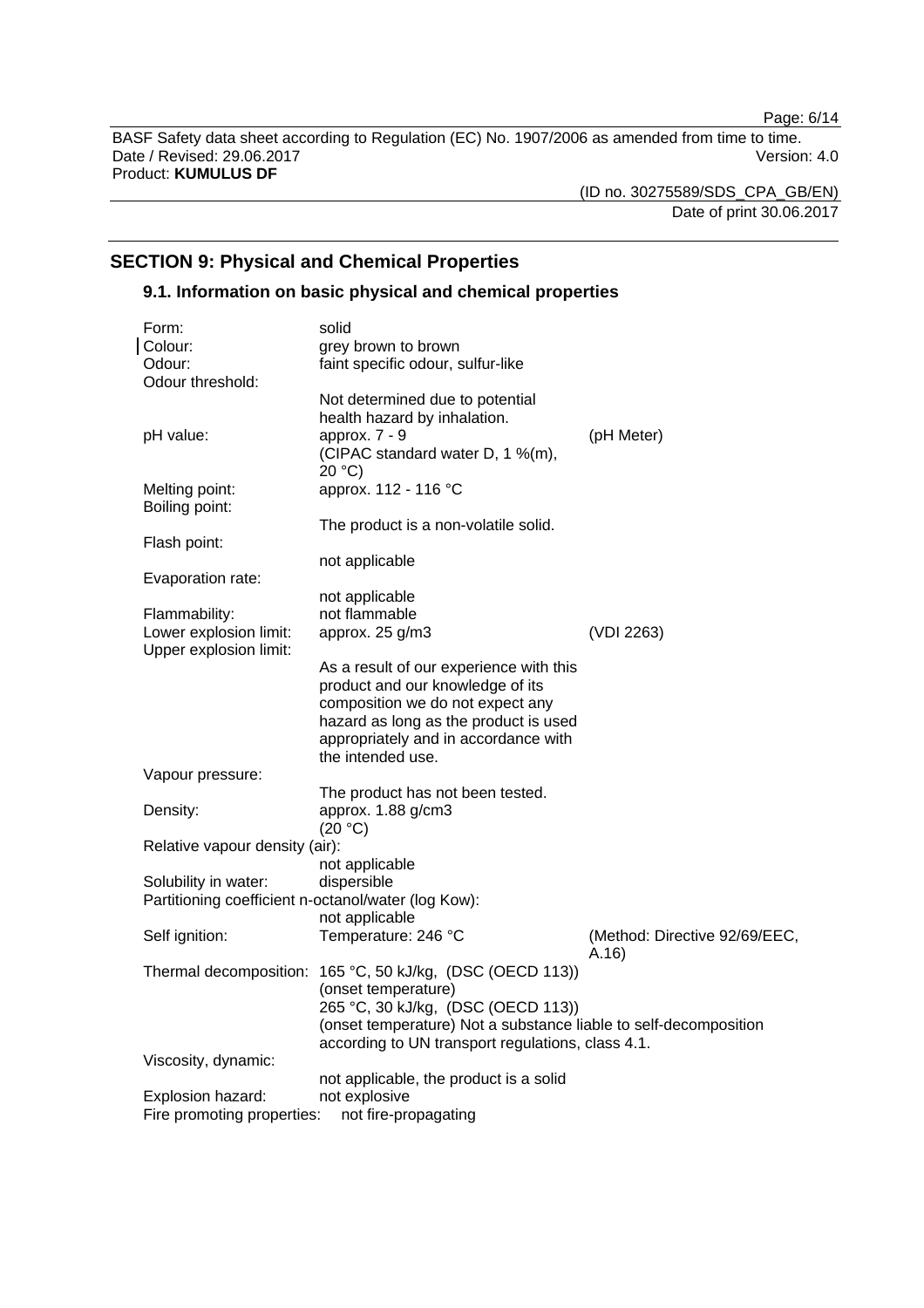Page: 7/14

BASF Safety data sheet according to Regulation (EC) No. 1907/2006 as amended from time to time. Date / Revised: 29.06.2017 Version: 4.0 Product: **KUMULUS DF** 

(ID no. 30275589/SDS\_CPA\_GB/EN)

Date of print 30.06.2017

# **9.2. Other information**

| Self heating ability: | Not tested on account of the low<br>melting-point. |
|-----------------------|----------------------------------------------------|
| Bulk density:         | 870 - 953 kg/m3                                    |

# **SECTION 10: Stability and Reactivity**

# **10.1. Reactivity**

No hazardous reactions if stored and handled as prescribed/indicated.

# **10.2. Chemical stability**

The product is stable if stored and handled as prescribed/indicated.

# **10.3. Possibility of hazardous reactions**

No hazardous reactions if stored and handled as prescribed/indicated.

# **10.4. Conditions to avoid**

See MSDS section 7 - Handling and storage.

# **10.5. Incompatible materials**

Substances to avoid: strong bases, strong acids, strong oxidizing agents

# **10.6. Hazardous decomposition products**

Hazardous decomposition products: No hazardous decomposition products if stored and handled as prescribed/indicated.

# **SECTION 11: Toxicological Information**

# **11.1. Information on toxicological effects**

Acute toxicity

Assessment of acute toxicity: Virtually nontoxic after a single ingestion. Virtually nontoxic after a single skin contact. Virtually nontoxic by inhalation.

Experimental/calculated data: LD50 rat (oral): > 2,200 mg/kg (OECD Guideline 401) No mortality was observed.

LC50 rat (by inhalation): > 5.4 mg/l 4 h (OECD Guideline 403)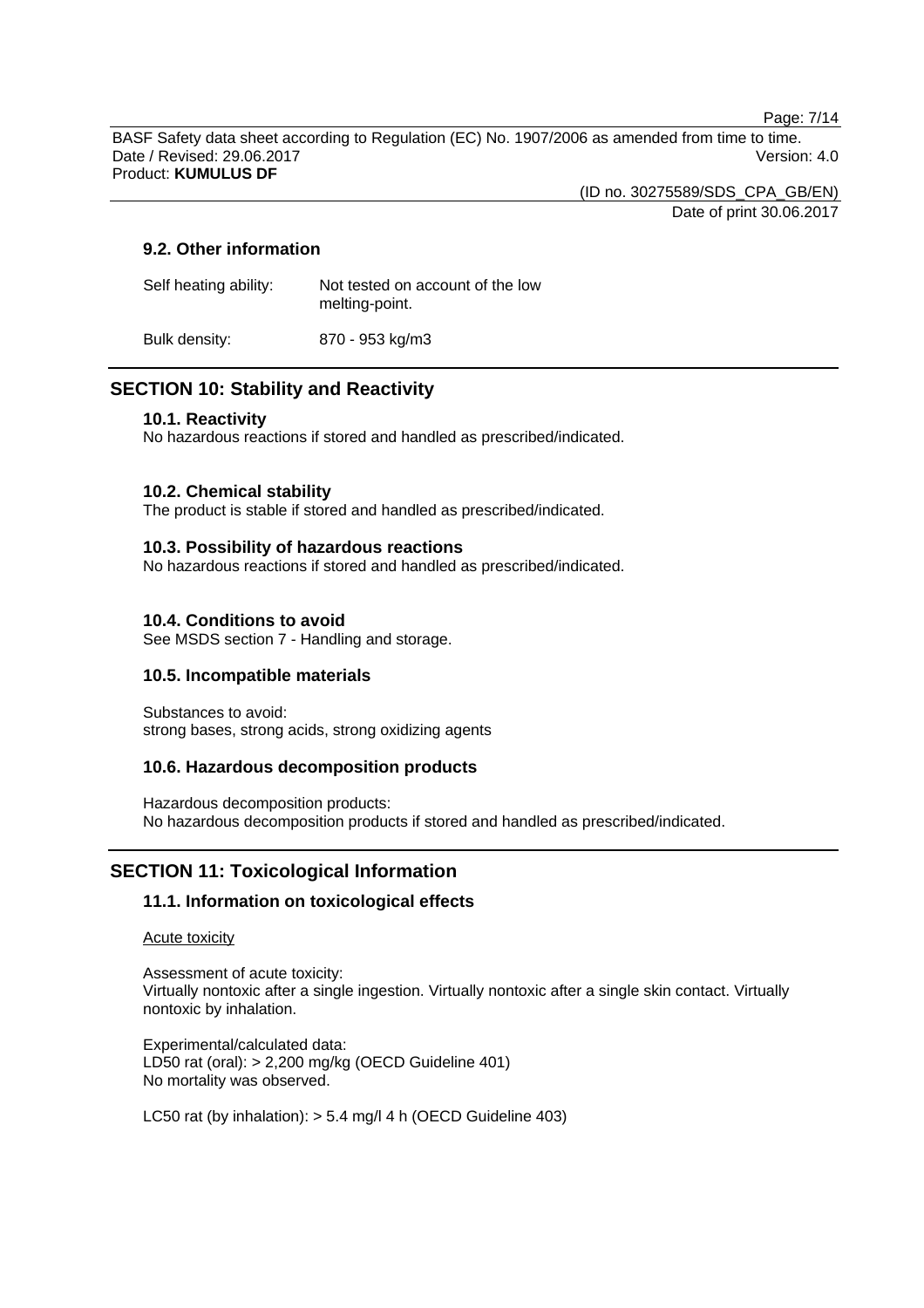Page: 8/14

BASF Safety data sheet according to Regulation (EC) No. 1907/2006 as amended from time to time. Date / Revised: 29.06.2017 **Version: 4.0** Product: **KUMULUS DF** 

(ID no. 30275589/SDS\_CPA\_GB/EN)

Date of print 30.06.2017

LD50 rat (dermal): > 2,000 mg/kg (OECD Guideline 402) No mortality was observed.

#### Irritation

Assessment of irritating effects: Not irritating to the eyes. Not irritating to the skin.

Experimental/calculated data: Skin corrosion/irritation rabbit: non-irritant (OECD Guideline 404)

Serious eye damage/irritation rabbit: non-irritant (OECD Guideline 405)

#### Respiratory/Skin sensitization

Assessment of sensitization: There is no evidence of a skin-sensitizing potential.

#### Experimental/calculated data:

Guinea pig maximization test guinea pig: Skin sensitizing effects were not observed in animal studies. (OECD Guideline 406)

#### Germ cell mutagenicity

#### Assessment of mutagenicity:

The product has not been tested. The statement has been derived from the properties of the individual components. Mutagenicity tests revealed no genotoxic potential.

#### **Carcinogenicity**

### Assessment of carcinogenicity:

The product has not been tested. The statement has been derived from the properties of the individual components. The results of various animal studies gave no indication of a carcinogenic effect.

#### Reproductive toxicity

### Assessment of reproduction toxicity:

The product has not been tested. The statement has been derived from the properties of the individual components. The results of animal studies gave no indication of a fertility impairing effect.

#### Developmental toxicity

#### Assessment of teratogenicity:

The product has not been tested. The statement has been derived from the properties of the individual components. Animal studies gave no indication of a developmental toxic effect at doses that were not toxic to the parental animals.

### Specific target organ toxicity (single exposure)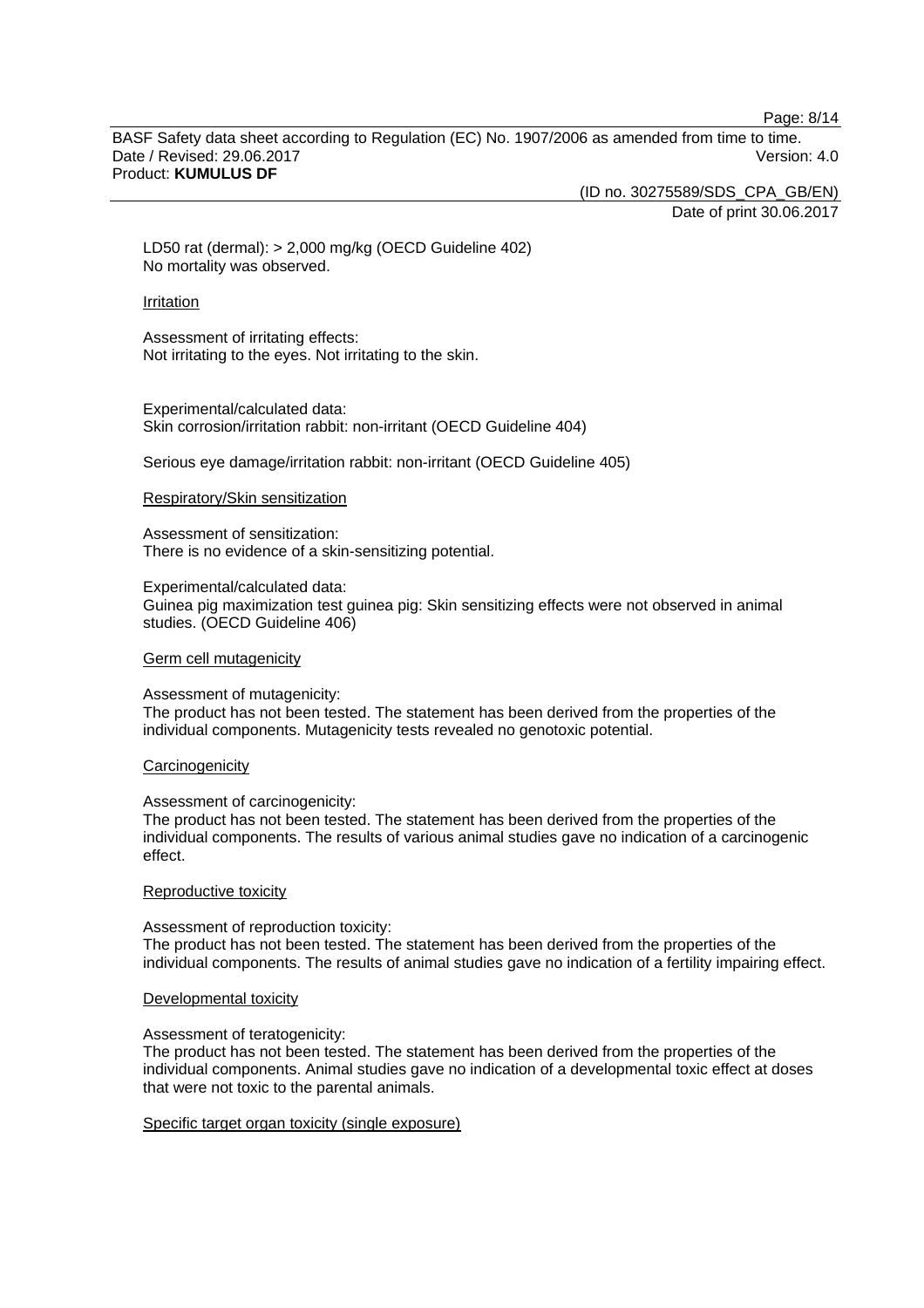Page: 9/14

BASF Safety data sheet according to Regulation (EC) No. 1907/2006 as amended from time to time. Date / Revised: 29.06.2017 **Version: 4.0** Product: **KUMULUS DF** 

(ID no. 30275589/SDS\_CPA\_GB/EN)

Date of print 30.06.2017

Assessment of STOT single:

Based on the available information there is no specific target organ toxicity to be expected after a single exposure.

Remarks: The product has not been tested. The statement has been derived from the properties of the individual components.

Repeated dose toxicity and Specific target organ toxicity (repeated exposure)

Assessment of repeated dose toxicity:

The product has not been tested. The statement has been derived from the properties of the individual components. No substance-specific organtoxicity was observed after repeated administration to animals.

#### Aspiration hazard

No aspiration hazard expected. The product has not been tested. The statement has been derived from the properties of the individual components.

Other relevant toxicity information

Misuse can be harmful to health.

# **SECTION 12: Ecological Information**

### **12.1. Toxicity**

Assessment of aquatic toxicity: There is a high probability that the product is not acutely harmful to aquatic organisms.

Toxicity to fish: LC50 (96 h) > 100 mg/l, Oncorhynchus mykiss

Aquatic invertebrates: EC50 (48 h) > 1,000 mg/l, Daphnia magna (OECD Guideline 202, part 1, static)

Aquatic plants: EC50 (72 h) 290 mg/l, Ankistrodesmus bibraianus (OECD Guideline 201)

Microorganisms/Effect on activated sludge: EC50 (18 h) > 2,000 mg/l, Pseudomonas putida (static)

### **12.2. Persistence and degradability**

Assessment biodegradation and elimination (H2O): The product has not been tested. The statement has been derived from the properties of the individual components.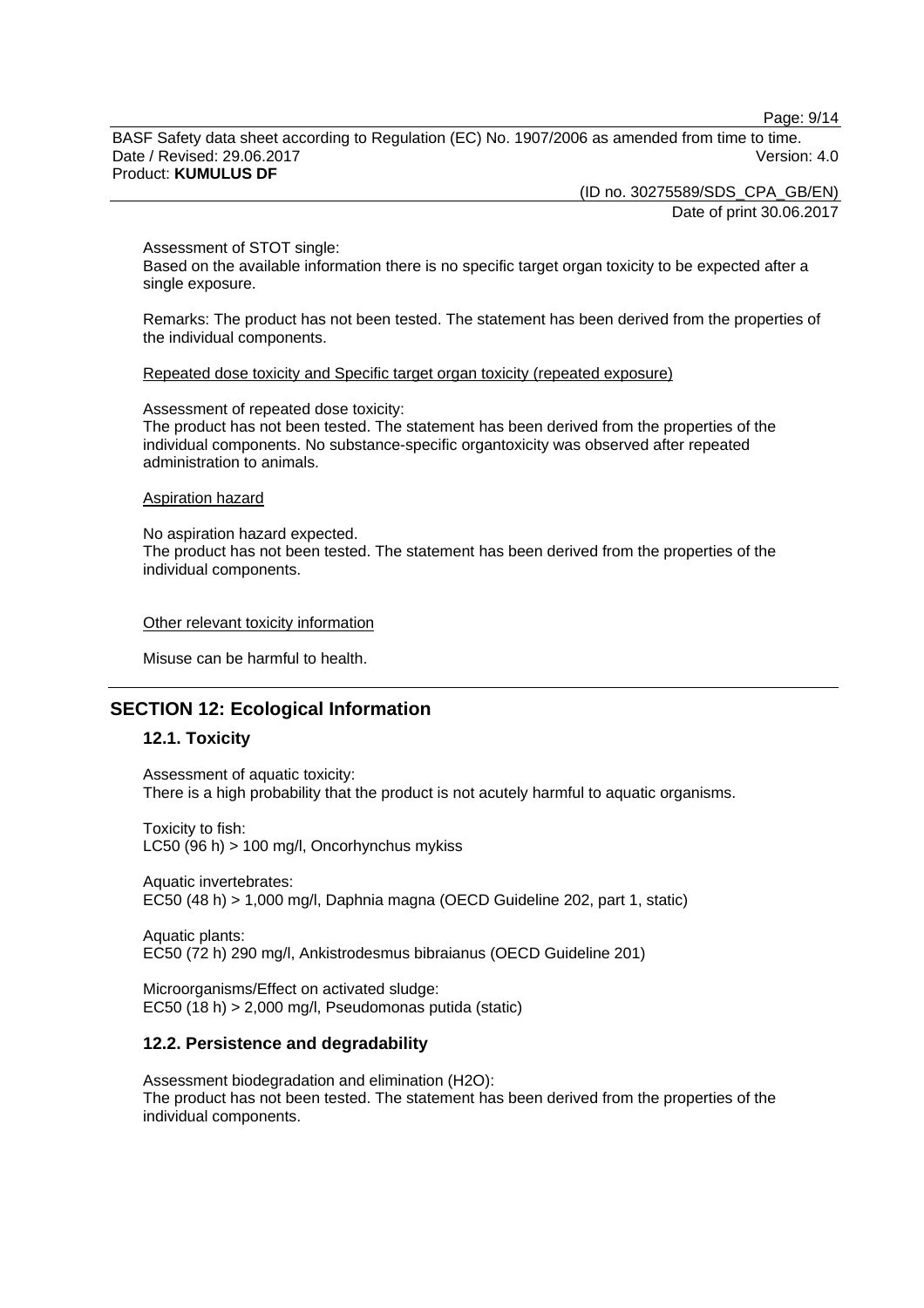Page: 10/14

BASF Safety data sheet according to Regulation (EC) No. 1907/2006 as amended from time to time. Date / Revised: 29.06.2017 **Version: 4.0** Product: **KUMULUS DF** 

(ID no. 30275589/SDS\_CPA\_GB/EN)

Date of print 30.06.2017

*Information on: sulfur Assessment biodegradation and elimination (H2O): Not applicable for inorganic substances.*  ----------------------------------

**12.3. Bioaccumulative potential** 

Assessment bioaccumulation potential: The product has not been tested. The statement has been derived from the properties of the individual components.

*Information on: sulfur Bioaccumulation potential: Accumulation in organisms is not to be expected. The product will not be readily bioavailable due to its consistency and insolubility in water.*  ----------------------------------

# **12.4. Mobility in soil**

Assessment transport between environmental compartments: Volatility: The product has not been tested. The statement has been derived from the properties of the individual components.

*Information on: sulfur Assessment transport between environmental compartments: Adsorption in soil: Study scientifically not justified.*  ----------------------------------

# **12.5. Results of PBT and vPvB assessment**

The product does not contain a substance fulfilling the PBT (persistent/bioaccumulative/toxic) criteria or the vPvB (very persistent/very bioaccumulative) criteria.

# **12.6. Other adverse effects**

The product does not contain substances that are listed in Regulation (EC) 1005/2009 on substances that deplete the ozone layer.

# **12.7. Additional information**

Other ecotoxicological advice: Do not discharge product into the environment without control.

# **SECTION 13: Disposal Considerations**

# **13.1. Waste treatment methods**

Must be disposed of or incinerated in accordance with local regulations.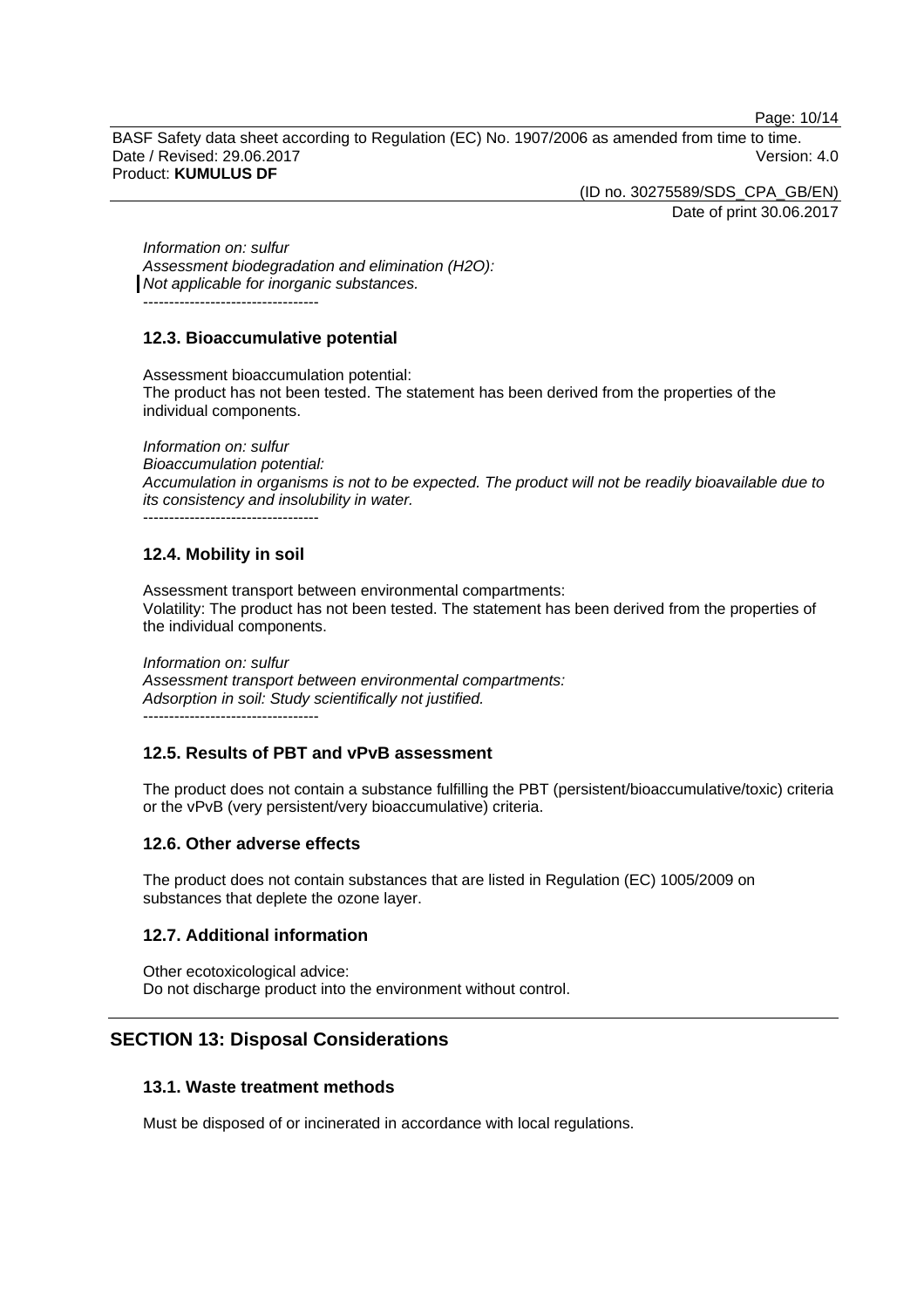Page: 11/14

BASF Safety data sheet according to Regulation (EC) No. 1907/2006 as amended from time to time. Date / Revised: 29.06.2017 Version: 4.0 Product: **KUMULUS DF** 

(ID no. 30275589/SDS\_CPA\_GB/EN)

Date of print 30.06.2017

The UK Environmental Protection (Duty of Care) Regulations (EP) and amendments should be noted (United Kingdom).

Contaminated packaging:

Contaminated packaging should be emptied as far as possible and disposed of in the same manner as the substance/product.

# **SECTION 14: Transport Information**

#### **Land transport**

### ADR

|                             | Not classified as a dangerous good under transport regulations |
|-----------------------------|----------------------------------------------------------------|
| UN number:                  | Not applicable                                                 |
| UN proper shipping name:    | Not applicable                                                 |
| Transport hazard class(es): | Not applicable                                                 |
| Packing group:              | Not applicable                                                 |
| Environmental hazards:      | Not applicable                                                 |
| Special precautions for     | None known                                                     |
| user                        |                                                                |

#### RID

|                                            | Not classified as a dangerous good under transport regulations |
|--------------------------------------------|----------------------------------------------------------------|
| UN number:                                 | Not applicable                                                 |
| UN proper shipping name:                   | Not applicable                                                 |
| Transport hazard class(es): Not applicable |                                                                |
| Packing group:                             | Not applicable                                                 |
| Environmental hazards:                     | Not applicable                                                 |
| Special precautions for                    | None known                                                     |
| user                                       |                                                                |

#### **Inland waterway transport**  ADN

Not classified as a dangerous good under transport regulations<br>UN number:<br>Not applicable Not applicable<br>Not applicable UN proper shipping name: Not applicable<br>Transport hazard class(es): Not applicable  $Transport$  hazard class(es): Packing group: Not applicable Environmental hazards: Not applicable Special precautions for user: None known

Transport in inland waterway vessel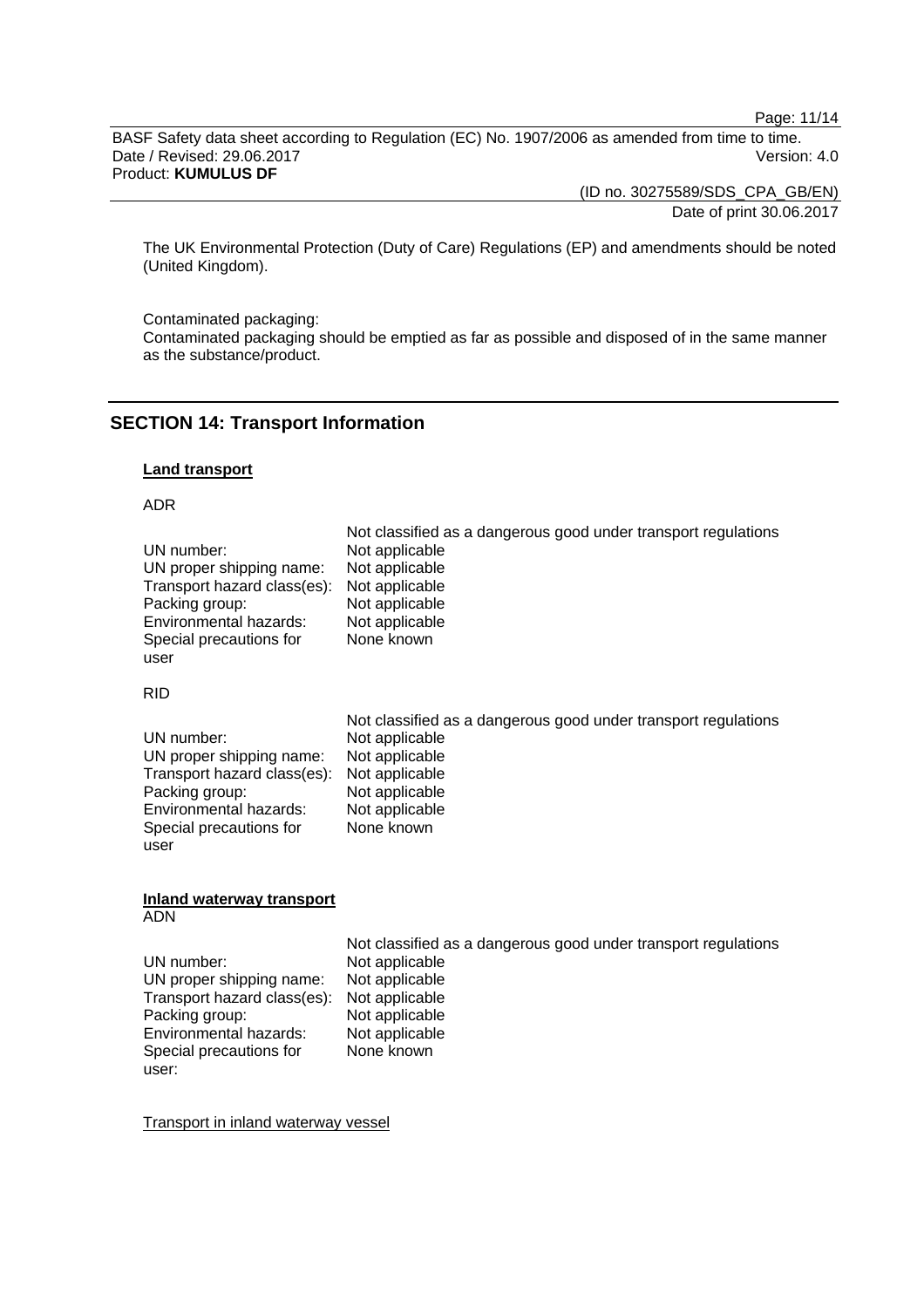Page: 12/14

BASF Safety data sheet according to Regulation (EC) No. 1907/2006 as amended from time to time. Date / Revised: 29.06.2017 Version: 4.0 Product: **KUMULUS DF** 

(ID no. 30275589/SDS\_CPA\_GB/EN)

Date of print 30.06.2017

Not evaluated

### **Sea transport**

#### IMDG

|                             | Not classified as a dangerous good under transport regulations |
|-----------------------------|----------------------------------------------------------------|
| UN number:                  | Not applicable                                                 |
| UN proper shipping name:    | Not applicable                                                 |
| Transport hazard class(es): | Not applicable                                                 |
| Packing group:              | Not applicable                                                 |
| Environmental hazards:      | Not applicable                                                 |
| Special precautions for     | None known                                                     |
| user                        |                                                                |

### **Air transport**

#### IATA/ICAO

| UN number:                                 | Not classified as a dangerous good under transport regulations |
|--------------------------------------------|----------------------------------------------------------------|
| UN proper shipping name:                   | Not applicable                                                 |
| Transport hazard class(es): Not applicable | Not applicable                                                 |
| Packing group:                             | Not applicable                                                 |
| Environmental hazards:                     | Not applicable                                                 |
| Special precautions for                    | None known                                                     |
| user                                       |                                                                |

### **14.1. UN number**

See corresponding entries for "UN number" for the respective regulations in the tables above.

### **14.2. UN proper shipping name**

See corresponding entries for "UN proper shipping name" for the respective regulations in the tables above.

### **14.3. Transport hazard class(es)**

See corresponding entries for "Transport hazard class(es)" for the respective regulations in the tables above.

#### **14.4. Packing group**

See corresponding entries for "Packing group" for the respective regulations in the tables above.

# **14.5. Environmental hazards**

See corresponding entries for "Environmental hazards" for the respective regulations in the tables above.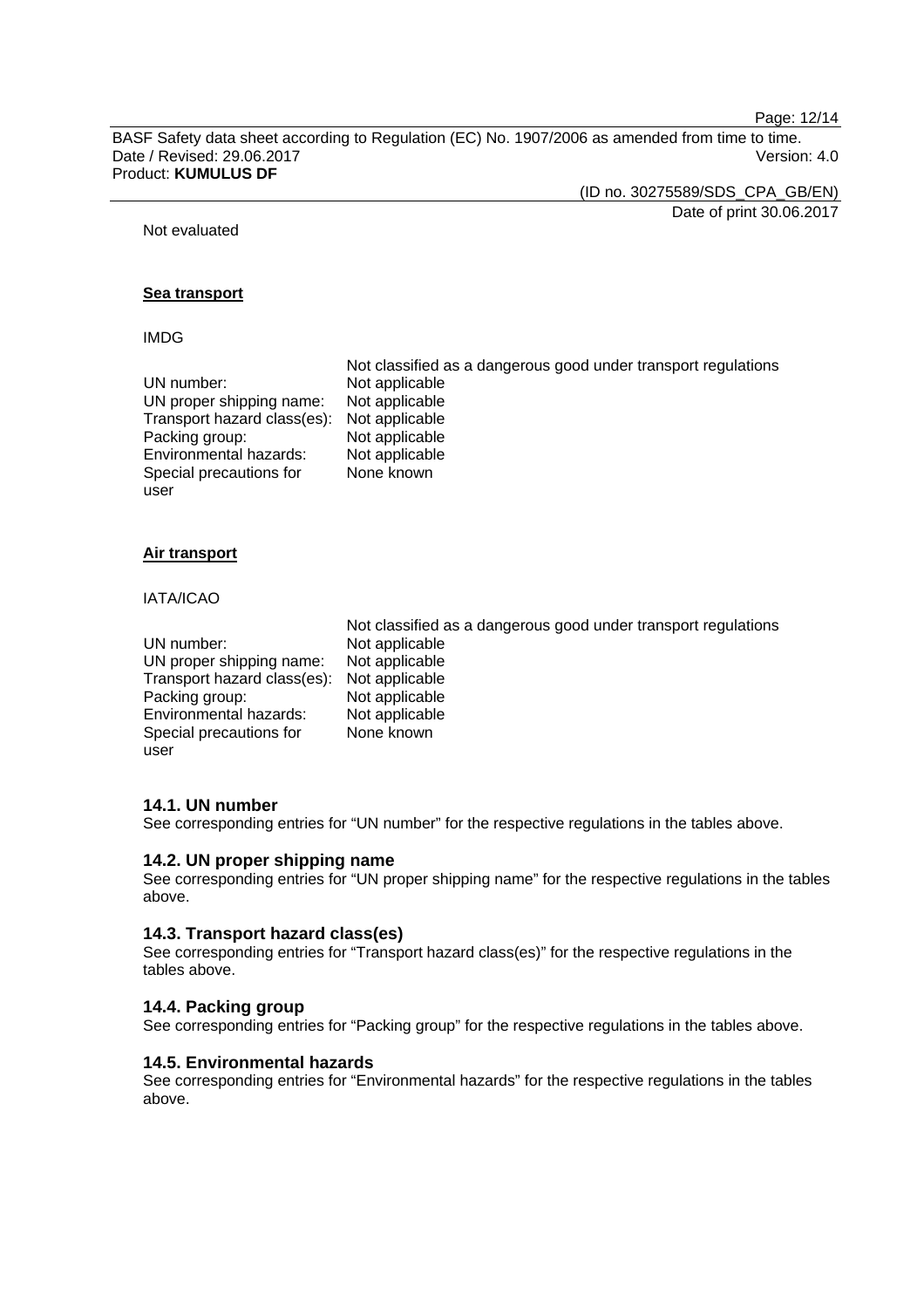Page: 13/14

BASF Safety data sheet according to Regulation (EC) No. 1907/2006 as amended from time to time. Date / Revised: 29.06.2017 **Version: 4.0** Product: **KUMULUS DF** 

(ID no. 30275589/SDS\_CPA\_GB/EN)

Date of print 30.06.2017

### **14.6. Special precautions for user**

See corresponding entries for "Special precautions for user" for the respective regulations in the tables above.

# **14.7. Transport in bulk according to Annex II of MARPOL and the IBC Code**

| Not evaluated |
|---------------|
| Not evaluated |
| Not evaluated |
| Not evaluated |
| Not evaluated |
|               |

# **SECTION 15: Regulatory Information**

# **15.1. Safety, health and environmental regulations/legislation specific for the substance or mixture**

If other regulatory information applies that is not already provided elsewhere in this safety data sheet, then it is described in this subsection.

This product is classified under the European CLP Regulation. (United Kingdom) The data should be considered when making any assessment under the Control of Substances Hazardous to Health Regulations (COSHH), and related guidance, for example, 'COSHH Essentials' (United Kingdom).

# **15.2. Chemical Safety Assessment**

Advice on product handling can be found in sections 7 and 8 of this safety data sheet.

# **SECTION 16: Other Information**

For proper and safe use of this product, please refer to the approval conditions laid down on the product label.

Full text of the classifications, including the hazard classes and the hazard statements, if mentioned in section 2 or 3:

| Skin Corr./Irrit. | Skin corrosion/irritation                                           |
|-------------------|---------------------------------------------------------------------|
| EUH401            | To avoid risks to human health and the environment, comply with the |
|                   | instructions for use.                                               |
| H315              | Causes skin irritation.                                             |

If you have any queries relating to this MSDS, it's contents or any other product safety related questions, please write to the following e-mail address: product-safety-north@basf.com

The data contained in this safety data sheet are based on our current knowledge and experience and describe the product only with regard to safety requirements. This safety data sheet is neither a Certificate of Analysis (CoA) nor technical data sheet and shall not be mistaken for a specification agreement. Identified uses in this safety data sheet do neither represent an agreement on the